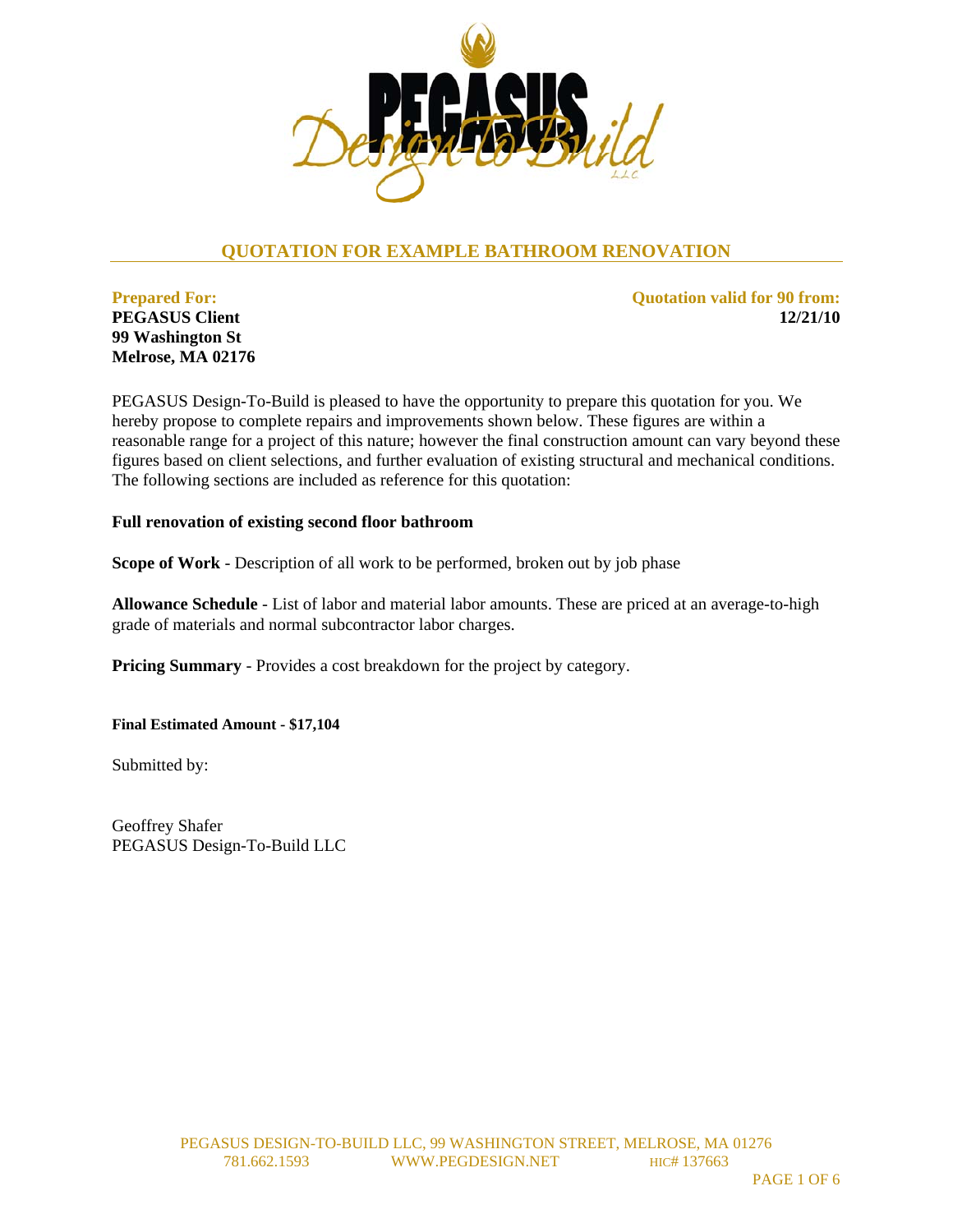

| <b>Phase</b>          | <b>Description</b>                                                                                                                                                                                                                                                                                                                                                                                                                     |
|-----------------------|----------------------------------------------------------------------------------------------------------------------------------------------------------------------------------------------------------------------------------------------------------------------------------------------------------------------------------------------------------------------------------------------------------------------------------------|
| General<br>Conditions |                                                                                                                                                                                                                                                                                                                                                                                                                                        |
|                       | All permitting and inspection fees for the project are included.                                                                                                                                                                                                                                                                                                                                                                       |
|                       | <b>Project Management:</b><br>Project manager will be assigned to job<br>Prepare job folder with all plans, details and specifications<br>Daily job status communications<br>Scheduled project walk-through meetings<br>Setup project web site for project scheduling, documents and contacts                                                                                                                                          |
| Sitework              |                                                                                                                                                                                                                                                                                                                                                                                                                                        |
|                       | <b>Job Site Preparation:</b><br>Dust isolation and temporary walls as required for safety<br>Install temporary doors and zip walls to control job access<br>Protect any finish flooring with rosin paper and hardboard<br>Site will be left broom clean each day                                                                                                                                                                       |
|                       | A dumpster will be placed on site for the entire project for all debris<br>removal                                                                                                                                                                                                                                                                                                                                                     |
|                       | All Demolition for Bathroom:<br>Disconnect bath fixtures and electrical as required for demolition<br>Remove cabinetry and other finish as required<br>Demolish existing bathroom to studs<br>Remove any fixtures / appliances<br>Strip ceiling to strapping<br>Demolish all walls to studs<br>Remove all nails and clean joist bays<br>Remove finish flooring<br>Sweep / vacuum<br>Remove sub floor as required to route new plumbing |
| Framing               |                                                                                                                                                                                                                                                                                                                                                                                                                                        |
|                       | Interior wall framing for Bathroom:<br>Relocate wall into bedroom to make room for tub<br>Remove and replace sub floor as required for new plumbing<br>Frame partition walls for shower / tub<br>Install all blocking and nailers as required                                                                                                                                                                                          |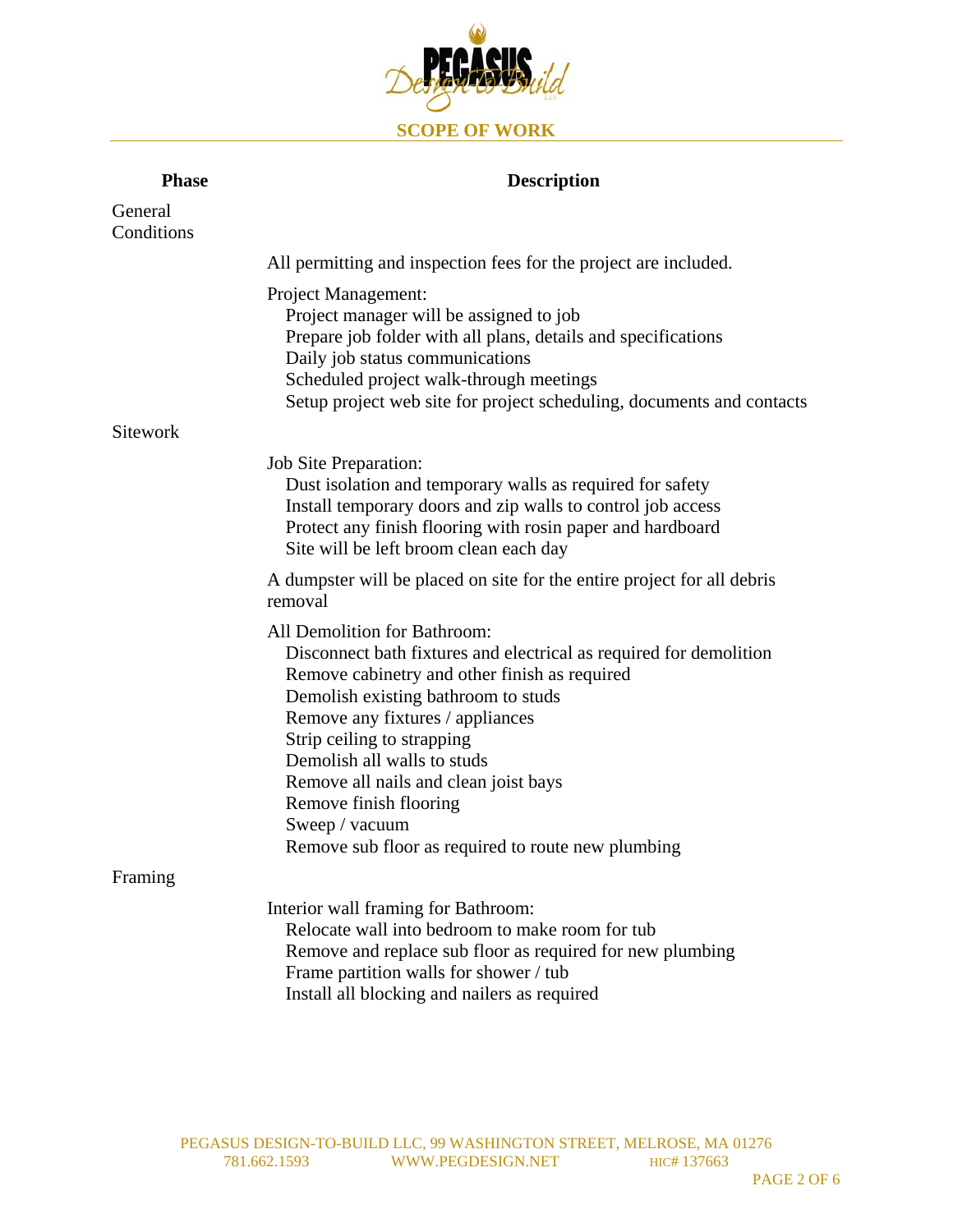

## Plumbing

|            | Install toilet: 1.0<br>Install toilet drain and install new flange<br>Install new supply line (service stop $\&$ supply tube in chrome finish)<br>Install toilet                                                                                  |
|------------|---------------------------------------------------------------------------------------------------------------------------------------------------------------------------------------------------------------------------------------------------|
|            | Alcove tub<br>Rough in and supply for new alcove tub<br>Tie into existing vent<br>Install Americast 5' tub<br>Install shower valve / diverter                                                                                                     |
|            | Install new vanity sink: 1.0<br>Rough in waste and supply lines for vanity sink<br>Tie into existing vent<br>Install new sink and faucet                                                                                                          |
| Electrical |                                                                                                                                                                                                                                                   |
|            | Provide all electrical required for project<br>Disconnect and re-work existing wiring as required<br>Owner to provide all decorative fixtures                                                                                                     |
|            | Supply and install Panasonic fan/light combo 1.0                                                                                                                                                                                                  |
|            | Wire for vanity light 1.0                                                                                                                                                                                                                         |
|            | Install new dedicated 20amp circuit for GFCI 1.0                                                                                                                                                                                                  |
|            | Supply and install 1.0 5" Juno Recessed Light with White Baffle                                                                                                                                                                                   |
| HVAC       |                                                                                                                                                                                                                                                   |
|            | Vent bathroom fan to exterior, using existing vent if possible 1.0                                                                                                                                                                                |
|            | Existing heat to remain as is                                                                                                                                                                                                                     |
| Insulation |                                                                                                                                                                                                                                                   |
|            | All Insulation and air / fire stopping for new construction<br>Insulate around all new doors and windows<br>Install fire stopping rock wool and caulking at all openings/penetrations<br>Sound proofing insulation can be added at owners request |
|            | Fiberglass batt walls insulation rated at R13 - 70.0 sf                                                                                                                                                                                           |
| Plaster    |                                                                                                                                                                                                                                                   |
|            | <b>Smooth Plaster Finish:</b><br>Install 1/2" blue board (GWB) on all walls and ceilings<br>Match existing finishes and patch as required<br>Tape and metal corners for all joints<br>Apply two coat plaster veneer finish                        |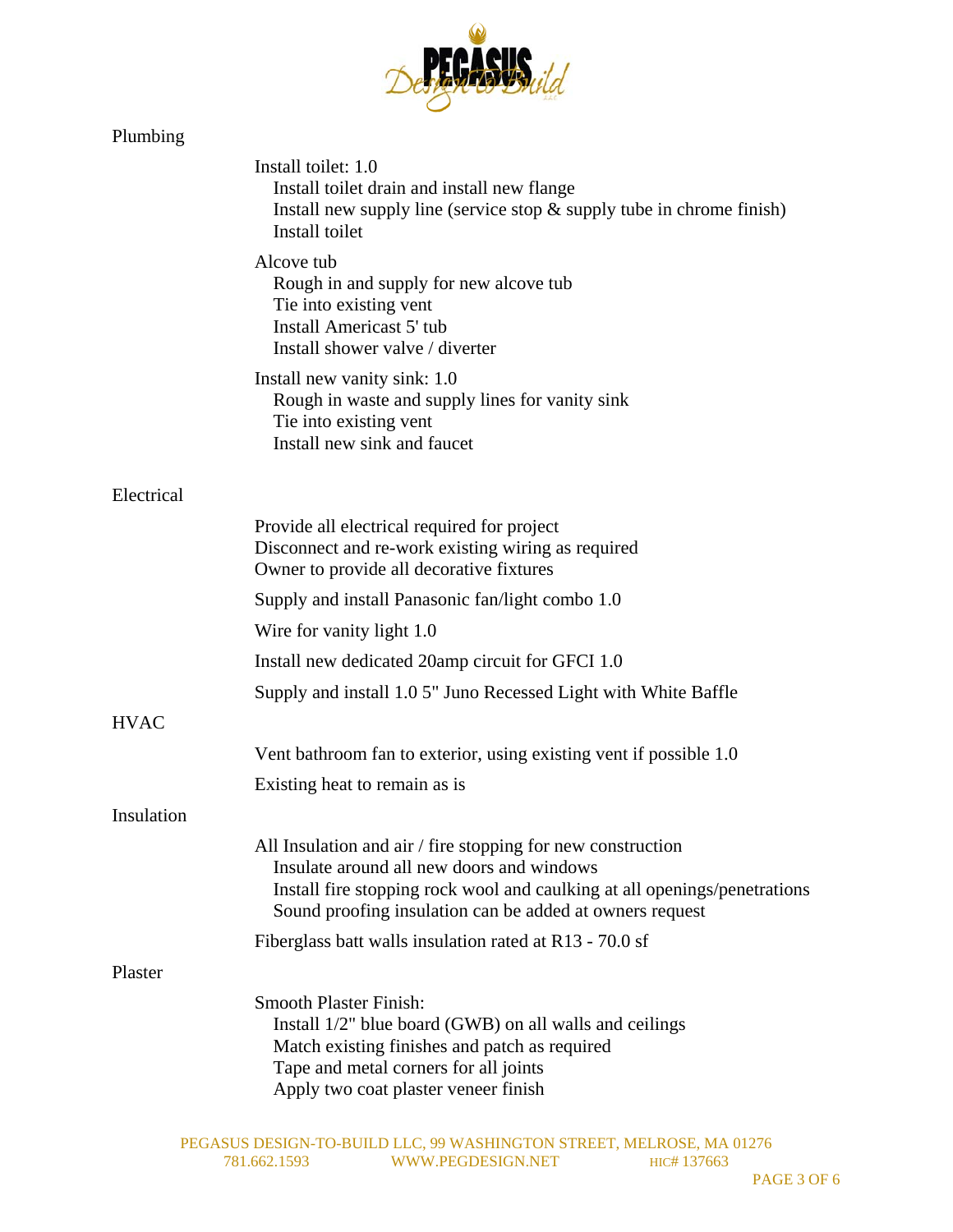| <b>Finish Carpentry</b> |                                                                                                                                                                                                                                                                 |
|-------------------------|-----------------------------------------------------------------------------------------------------------------------------------------------------------------------------------------------------------------------------------------------------------------|
|                         | Door and Window casings: 2.0<br>Install all paint grade door and window casings to match existing                                                                                                                                                               |
|                         | Paint grade baseboard casings: 16.0 lf<br>Install all baseboard trim<br>Match existing baseboard as required                                                                                                                                                    |
| Cabinetry               |                                                                                                                                                                                                                                                                 |
|                         | <b>Schrock Vanity Cabinet</b><br>30x21 Vanity cabinet<br><b>Schrock Seville Thermofoil Cabinet</b>                                                                                                                                                              |
| Tile                    |                                                                                                                                                                                                                                                                 |
|                         | Install cement backerboard for all floors and shower walls                                                                                                                                                                                                      |
|                         | Bathroom Floor Tiles: up to 50 sf<br>Install all bathroom floor tiles as selected by owner<br>Latex modified thinset mortar<br>Grout all new tile                                                                                                               |
|                         | Shower / tub Surround Tiles: up to $100$ sf<br>Install all shower tiles<br>Grout all new tile<br>Caulk junctions at corners and tub                                                                                                                             |
| Paint - Interior        |                                                                                                                                                                                                                                                                 |
|                         | <b>Interior Painting:</b><br>Apply one full coat of primer to all interior walls, ceilings and trims<br>Fill and compound as required<br>Caulk all junctions<br>Apply one full coat of finish paint to walls and trim<br>Allowance for 2 colors (wall and trim) |
| Final Cleanup           |                                                                                                                                                                                                                                                                 |
|                         | Final job site cleanup:<br>Removal of all materials and waste.<br>Cleaning service as required.                                                                                                                                                                 |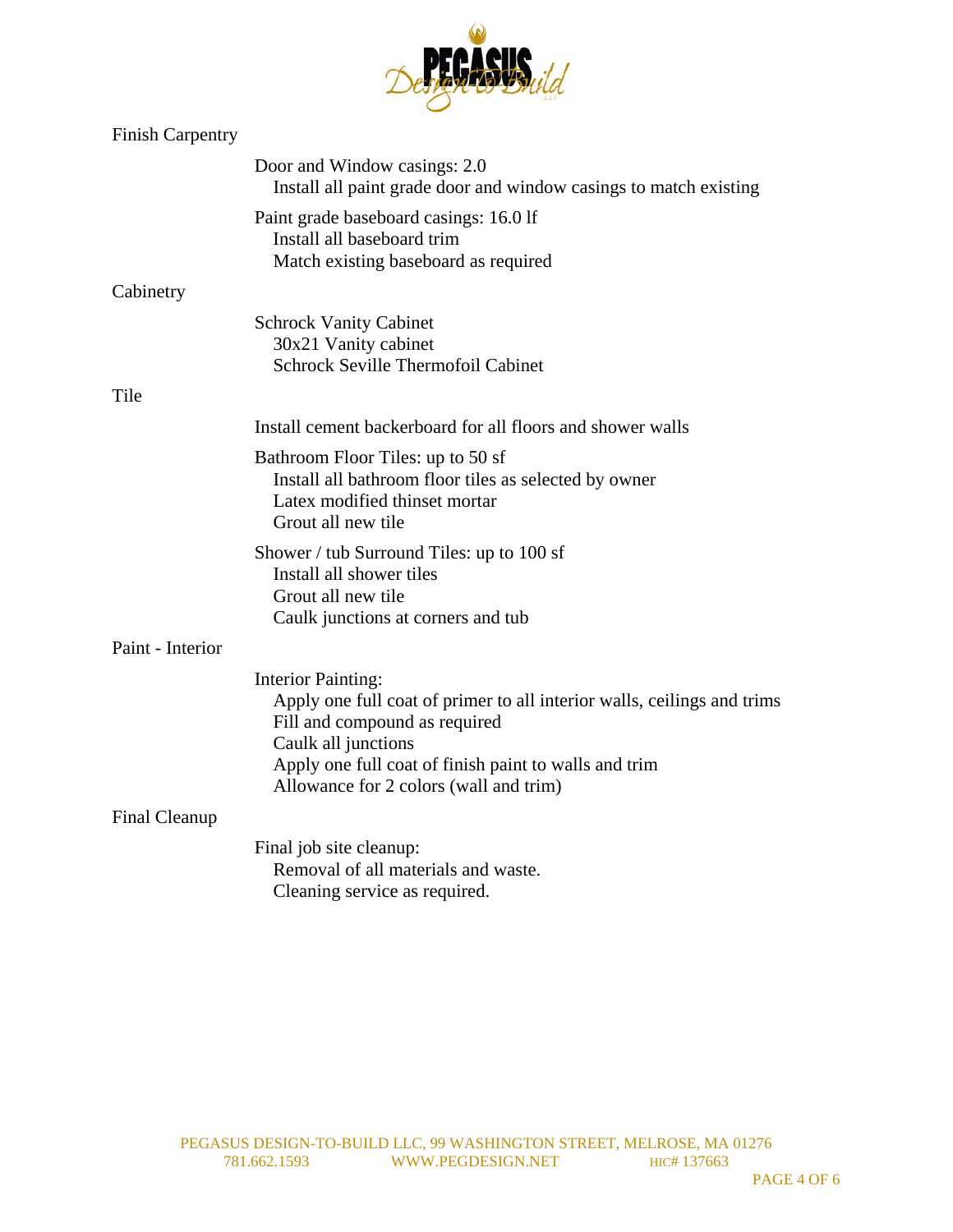

### **ALLOWANCE SCHEDULE**

| Category            | <b>Description</b>                    | Labor   | <b>Material</b> |
|---------------------|---------------------------------------|---------|-----------------|
| Plumbing            |                                       | \$2,200 |                 |
|                     | Toilet - New                          | \$600   |                 |
|                     | Alcove Tub                            | \$1,000 |                 |
|                     | Vanity sink - New                     | \$600   |                 |
| Electrical          |                                       | \$1,000 |                 |
|                     | <b>Electrical General</b>             | \$275   |                 |
|                     | Bathroom vent / light                 | \$250   |                 |
|                     | Vanity / Wall lighting                | \$100   |                 |
|                     | <b>GFCI</b> Outlet                    | \$200   |                 |
|                     | Recessed Light - 5"                   | \$175   |                 |
| Cabinetry           |                                       |         | \$275           |
|                     | <b>Schrock Vanity Cabinet</b>         |         | \$275           |
| Tile                |                                       | \$1,050 | \$600           |
|                     | Tile - Bathroom Floor                 | \$350   | \$200           |
|                     | Tile - Shower /Tub Surround           | \$700   | \$400           |
| Plumbing - Fixtures |                                       |         | \$1,616         |
|                     | Kohler Archer 5' Bath                 |         | \$520           |
|                     | 31 X 22 Swanstone Vanity Top          |         | \$198           |
|                     | Kohler Devonshire Lavatory Faucet     |         | \$278           |
|                     | Kohler Devonshire Tub & Shower Faucet |         | \$281           |
|                     | Mirabelle Key West Toilet             |         | \$339           |
|                     | <b>Grand Total</b>                    | \$4,250 | \$2,491         |